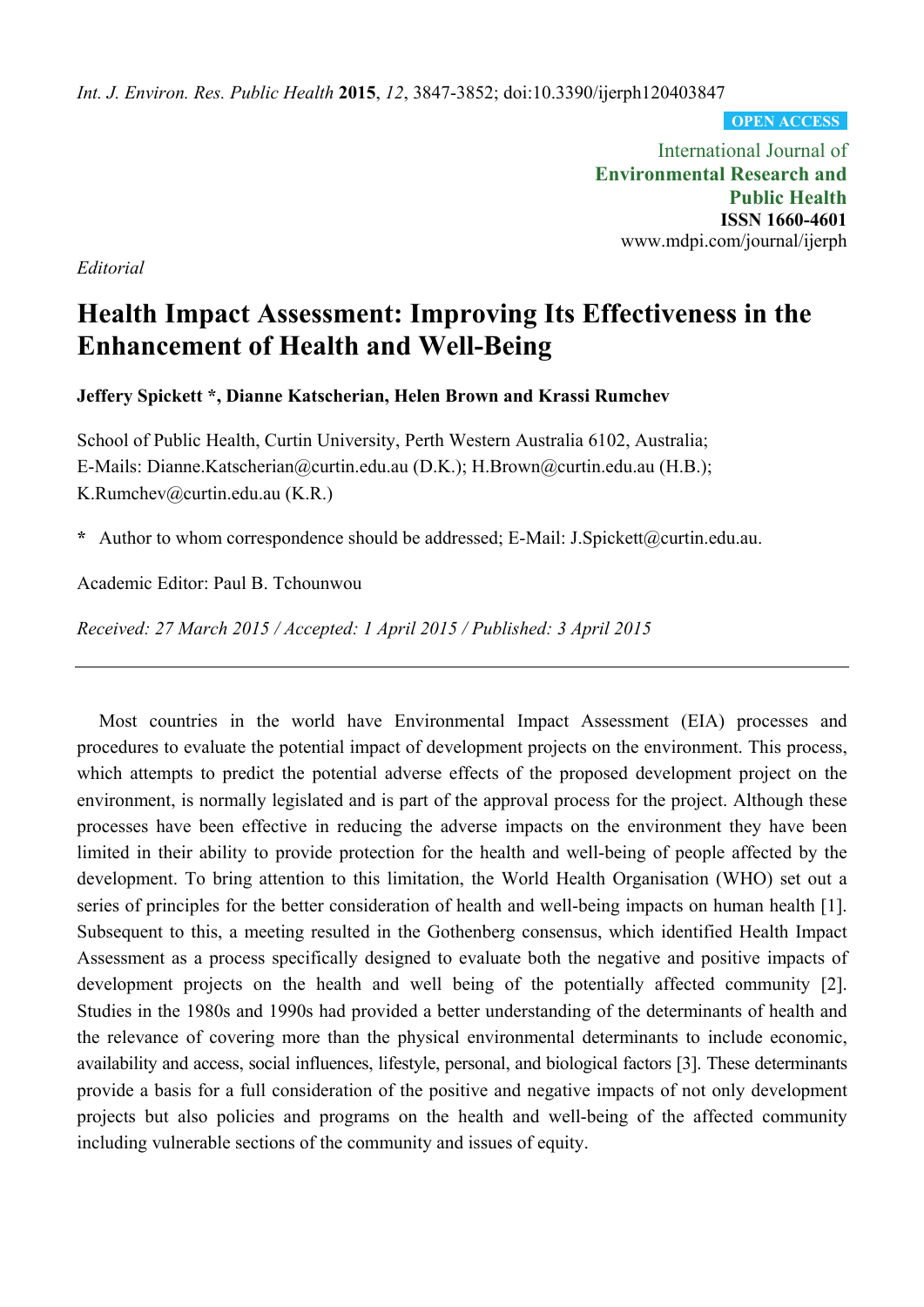The impact of development projects on health and well-being can be evaluated by the incorporation of health within the EIA process or the development of separate legislative processes for Health Impact Assessment (HIA), which has been the case for a few countries.

HIA is a structured process and has several features that would enhance EIA, or as a separate approvals process, would predict and minimise adverse impacts and enhance the positive impacts of a development on human health and well-being. In this editorial we bring attention to certain features that we consider HIA can bring to the approvals system which are briefly discussed below.

#### **Public Participation**

Active public participation in transparent decision-making processes can help promote inclusive, healthy and equitable communities. Democracy is a key value of HIA and engaging with communities during the planning stages of development activities can result in better health outcomes.

Participation in the development and implementation of development projects, as well as policies and programs that may have an effect on their lives is important to communities and should be regarded as one of the most main components of HIA. People can have concerns about the potential for adverse effects on themselves, their families and communities. Similarly, people want to be involved in the decision-making process and have input into the developmental stages of new proposals. Addressing these, including the perception of potential concern, during engagement should provide greater community assurance. As identified by McNaughton *et al.*, there is the need for communities to be informed of their human rights with respect to health and the participation of disadvantaged and marginalized groups [4]. Additionally governments must be accountable to stakeholders on decisions made. James *et al.* emphasise the importance of stakeholder engagement even within rapid HIA [5].

Public participation can improve the effectiveness of an HIA through identification of community concerns, enabling people to contribute their knowledge, experiences and expertise and communities can provide potential support for the implementation by decision makers of recommendations arising from the HIA.

The terms public participation and community engagement are both used to describe the range of interactions between people. The options for working with communities can range from one-way communication or information delivery from the decision makers, direct consultation, involvement and collaboration in decision-making with community groups and individuals through to empowered action by informal groups or within formal partnerships.

Communities can be receptive to new proposals if the process is open and information about the proposal is provided in a form that is readily understood. Communities can benefit from the implementation of proposals, which aim for positive outcomes in health and wellbeing and reductions in social inequity. There is also potential for proponents to benefit from improved community interaction and recognition of their role as good corporate citizens.

However, it is important that any effects arising from decision-making are equitably distributed and lead to positive health outcomes for all members of communities. Central to this is the identification and empowerment of vulnerable populations. Gase *et al.* have outlined the difficulties that can occur when collaborating with multiple and diverse stakeholders when considering free public transit passes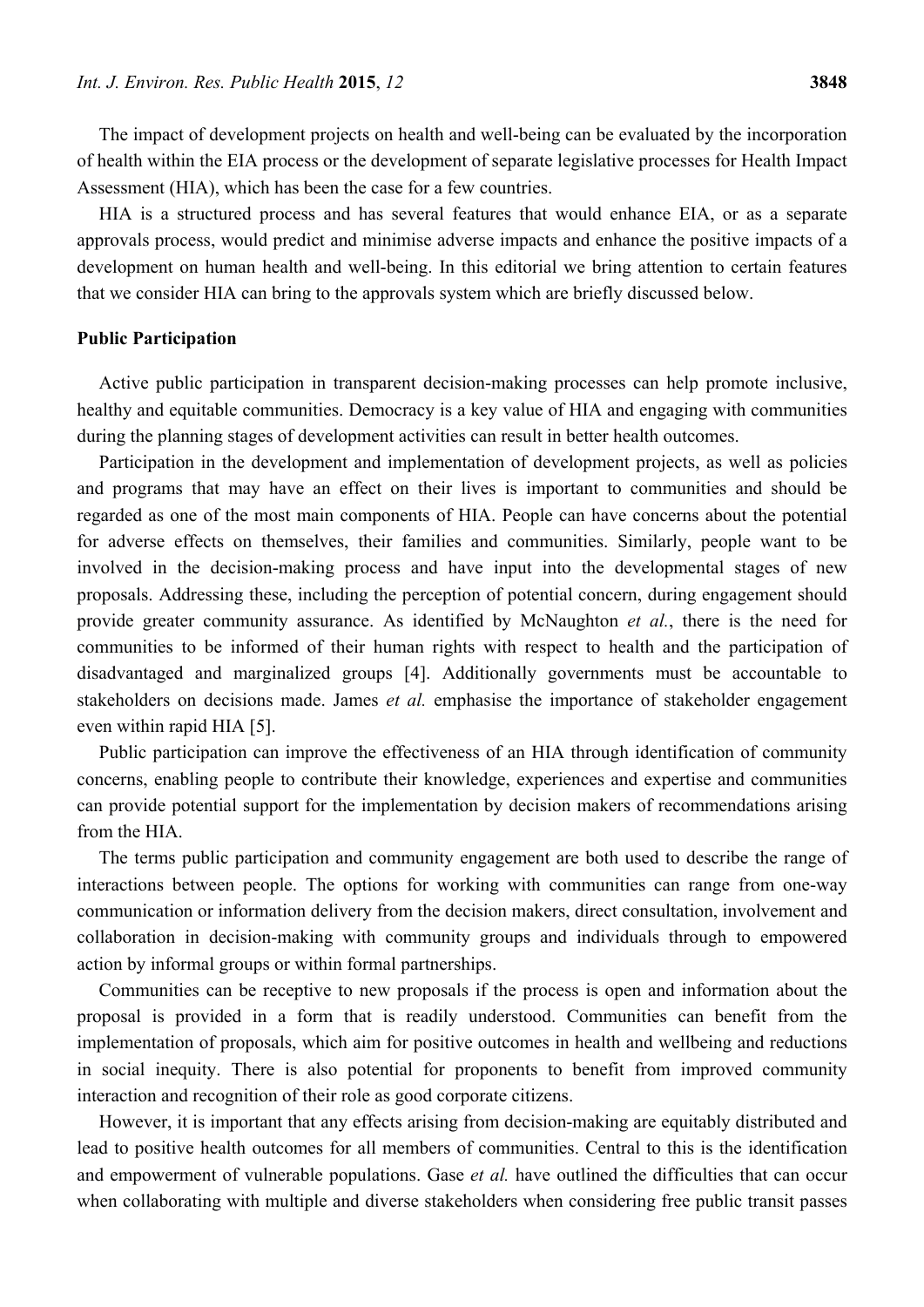for students [6]. Korfmacher *et al.* have identified the need for multifaceted communication engagement programs for use in complex situations such as for waterways development [7].

Encouraging or requiring proponents and others to engage with communities will add depth to the health and wellbeing aspects of development proposals. It would be valuable for proponents to introduce the determinants of health to communities to identify issues not previously considered and determine issues regarded by the community as of significance. Not all the issues generated through participative processes may be included in the proposal however those with the potential to have significant impacts on the health and wellbeing of the community should definitely be included. Linzalone *et al.* considered the application of HIA within EIA and SEA in Italy and identified the value HIA methodologies would add to these processes [8].

It is important that community engagement is initiated as early as possible in the HIA process and that it continues as consultation and/or active participation throughout the developmental stages rather than at discrete and disconnected times within the assessment framework.

As well as being a means to provide transparency to the HIA process, community engagement methodology needs to demonstrate balance, rigour and reliability. There must be some means of being able to determine the level of community concern about issues and the degree to which these issues will impact on health. The community engagement methods chosen should ensure disadvantaged and other key stakeholder individuals and groups have access to adequate and appropriate information as well as having opportunities to provide information about issues specific to their needs and participate in decision-making processes where appropriate. Methods should be developed to address potential conflicts so that a level of understanding and agreement within the community can be reached and there should be appropriate means to communicate the outcomes of the HIA to the community.

Knoblauch *et al.* describe the processes used to consult communities in northern Sierra Leone [9]. Heller *et al.* found varying practices of community engagement within the policy development paradigm such as through HIAP and identified mechanisms in their HIA metrics to assist with addressing equity [10]. Similarly, Brown *et al.* provide advice on the processes used to address the needs of vulnerable groups and how to use the outcomes from consultation for adaptations to address health in climate change assessments [11].

## **Health Risk Assessment**

Risk is the chance of something happening that may have an impact on objects. All aspects of life involve exposure to risks but in all cases of threat, our priority is to evaluate the potential impacts on human health.

Health risk assessment (HRA) is a tool for overall assessment and management of potential health threats from exposure to chemical, physical, biological and social hazards. It is considered to be a key component of the Health Impact Assessment (HIA) framework [12] and can be applied at the scoping and/or risk assessment stages but was not considered in most papers in this Special Issue "Health Impact Assessment".

Traditionally HIA used HRA to assess health consequences from exposures to environmental threats including air quality, noise, water quality, but overlooked a broader range of health determinants such as social determinants of health, for example culture and socioeconomic status. It is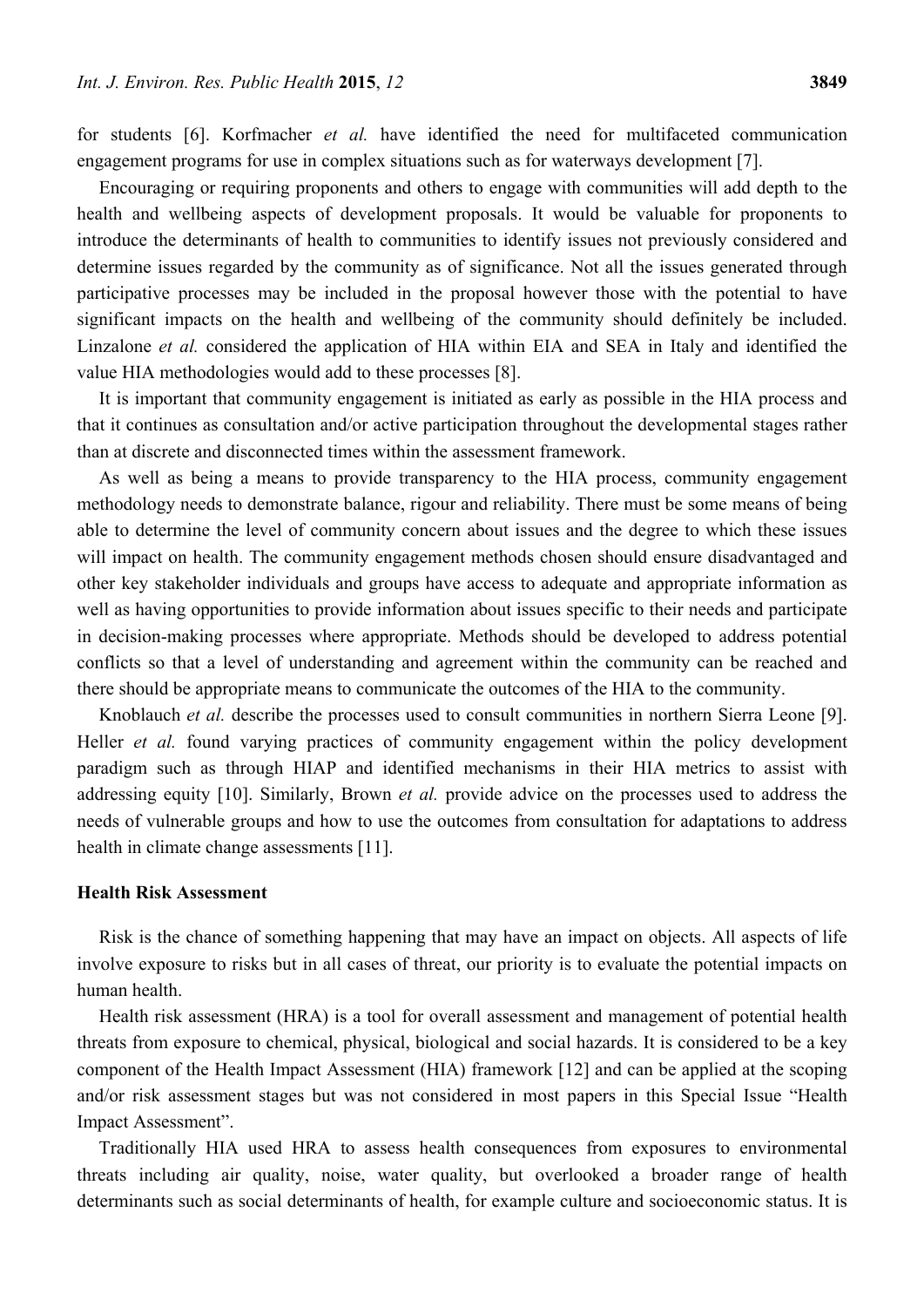recommended that HRA is considered in future applications of the HIA framework and include all parameters that may have an impact on health risks. Consequences to health can be adverse but also beneficial such as those that arise from both social and environmental assets such as national parks, nature reserves, cultural areas and politics. A broader approach, taking into account environmental and social determinants and also both beneficial and adverse health impacts on people, should be considered in health risk assessment. The research paper by Knoblauch *et al.* is a good illustration for recognising and addressing health benefits related to a Bioenergy Project in Northern Sierra Leone [9].

HRA is a process of assessing the magnitude of risks associated with the hazards identified. This process requires combining consequences and likelihood estimates using a risk matrix that can provide different health risk levels ranging from low to extreme. It has been recommended that factors describing both acute and chronic exposures are extended and parameters associated with population size and potential health, economic costs and the perception/acceptance of the risks by the affected population [13] be included in the HRA process. This has been partially addressed in the paper by James *et al.* [5]. Similar proposals are raised in association with the likelihood ranking and the need for a better understanding of risk assessment uncertainties. These guidelines will enable those involved in HRA to have a more detailed description of the health impacts of a hazard beyond the usual fatality or injury models. This process is well addressed and demonstrated in both papers on climate change [11,14].

Hence, a more holistic approach in HIA is recommended in which all parameters that may influence risks are considered. This will provide a broader estimation of health consequences and a more consistent estimation of health risks at the HRA stage of the HIA process.

#### **Examples of Other Applications**

HIA can be applied to 'projects, plans or policies' that traverse a wide range of situations and sectors including housing, transport, mining and agriculture. This necessitates a flexible framework that can incorporate sector-specific processes, tools or terminology relevant to the particular assessment. The incorporation of HIA principles into EIA is just one example of how HIA can facilitate more informed decision-making, particularly in relation to human health and well-being.

HIA principles can also been incorporated into the review or setting of air quality standards [15]. Air quality standard setting that is based on exposure and health outcome evidence for the general population can fail to adequately address issues of vulnerability and equity. For example, populations exposed to high levels of pollutants from localised sources may not be adequately protected by air quality standards. Similarly, problems may arise if sensitive population groups such as children or the chronically ill are not taken into account during standard setting.

This special issue includes several papers that consider air quality as part of HIAs related to the transportation sector. James *et al*., identified reductions in air quality as one of the adverse health outcomes of proposed service cuts and fare increases, which ultimately influenced the decision to reduce the extent of the proposed fare increases and service cuts [5]. Comparably, while the HIA of a proposal to reduce speed limits concluded that air quality would worsen, it was determined the benefits of reduced road fatalities and injuries and higher levels of active transport outweighed the costs related to air quality and other factors [13]. Both these HIAs demonstrate the need to consider health outcomes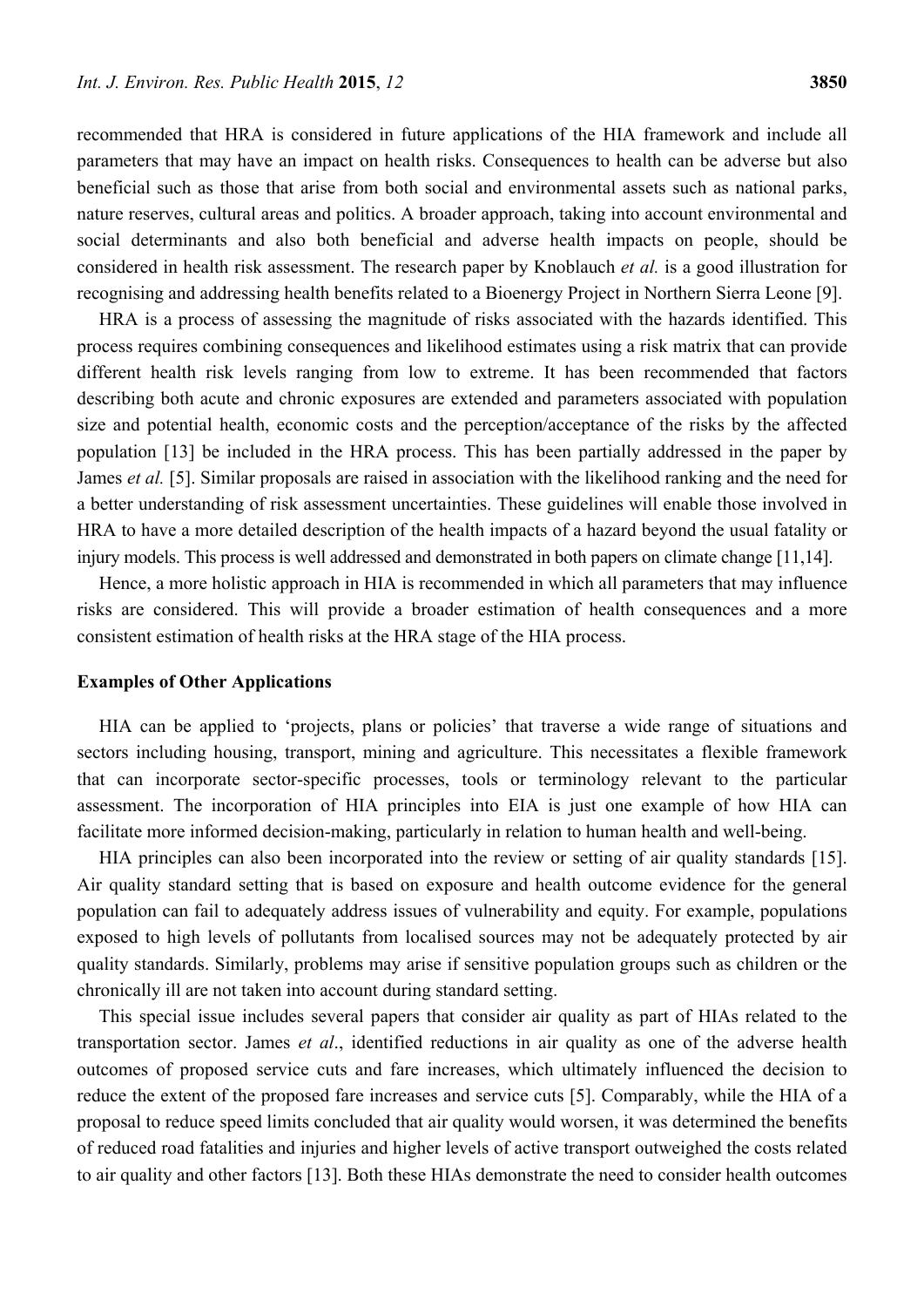in a systematic and holistic way and serve to highlight that decision-making must take a range of risks and benefits into account.

HIA has also been demonstrated as a useful framework for the issue of climate change [11,14]. The scope and complexity of the interactions between climate and health, as well as the long time frames and levels of uncertainty, present a considerable challenge when planning appropriate adaptation measures. The use of a HIA framework, augmented by key climate change terminology, concepts and methods, can provide much needed support for tackling this issue. For example, the systematic approach of HIA can be combined with evidence from key sources such as the Intergovernmental Panel on Climate Change (IPCC) to ensure issues of vulnerability, inequity and stakeholder consultation are factored into planning to address health impacts of climate change [16].

### **Summary**

The incorporation of HIA principles with well-established approvals processes or as a stand-alone process can offer significant benefits, and provide the best opportunity to influence decision-making with respect to health and well-being. Improving knowledge and capacity in HIA amongst decision makers will bring value rather than the current perception of adding to complexity and burden in approvals processes.

## **References**

- 1. World Health Organisation. *Health and Safety Component of Environmental Impact Assessment*, Environmental Health Series No. 15; World Health Organisation: Copenhagen, Denmark, 1987.
- 2. WHO European Centre for Health Policy. *Health Impact Assessment: Main Concepts and Suggested Approach*; The Gothenburg Consensus Article; World Health Organisation: Brussels, Belgium, 1999.
- 3. International Council on Mining and Metals. *Good Practice Guidelineson Health Impact Assessment*; Internation Council on Mining and Metals: London, UK, 2010. Available online: http://www.icmm.com/publications (accessed on 17 March 2015).
- 4. MacNaughton, G.; Forman, L. The value of mainstreaming human rights into Health Impact Assessment. *Int. J. Environ. Res. Public Health* **2014**, *11*, 10076–10090.
- 5. James, P.; Ito, K.; Banay, R.F.; Buonocore, J.J.; Wood, B.; Arcaya, M.C. A Health Impact Assessment of a proposed bill to decrease speed limits on local roads in Massachusetts (U.S.A.). *Int. J. Environ. Res. Public Health* **2014**, *11*, 10269–10291.
- 6. Gase, L.N.; Kuo, T.; Tuetsch,S.; Fielding, J.E. Estimating the costs and benefits of providing free public transit passes to students in Los Angeles County: Lessons learned in applying a health lens to decision-making. *Int. J. Environ. Res. Public Health* **2014**, *11*, 11384–11397.
- 7. Korfmacher, K.S.; Aviles, K.; Cummings, B.J.; Daniel, W.; Erdmann, J.; Garrison, V. Health Impact Assessment of urban waterway decisions. *Int. J. Environ. Res. Public Health* **2015**, *12*, 300–321.